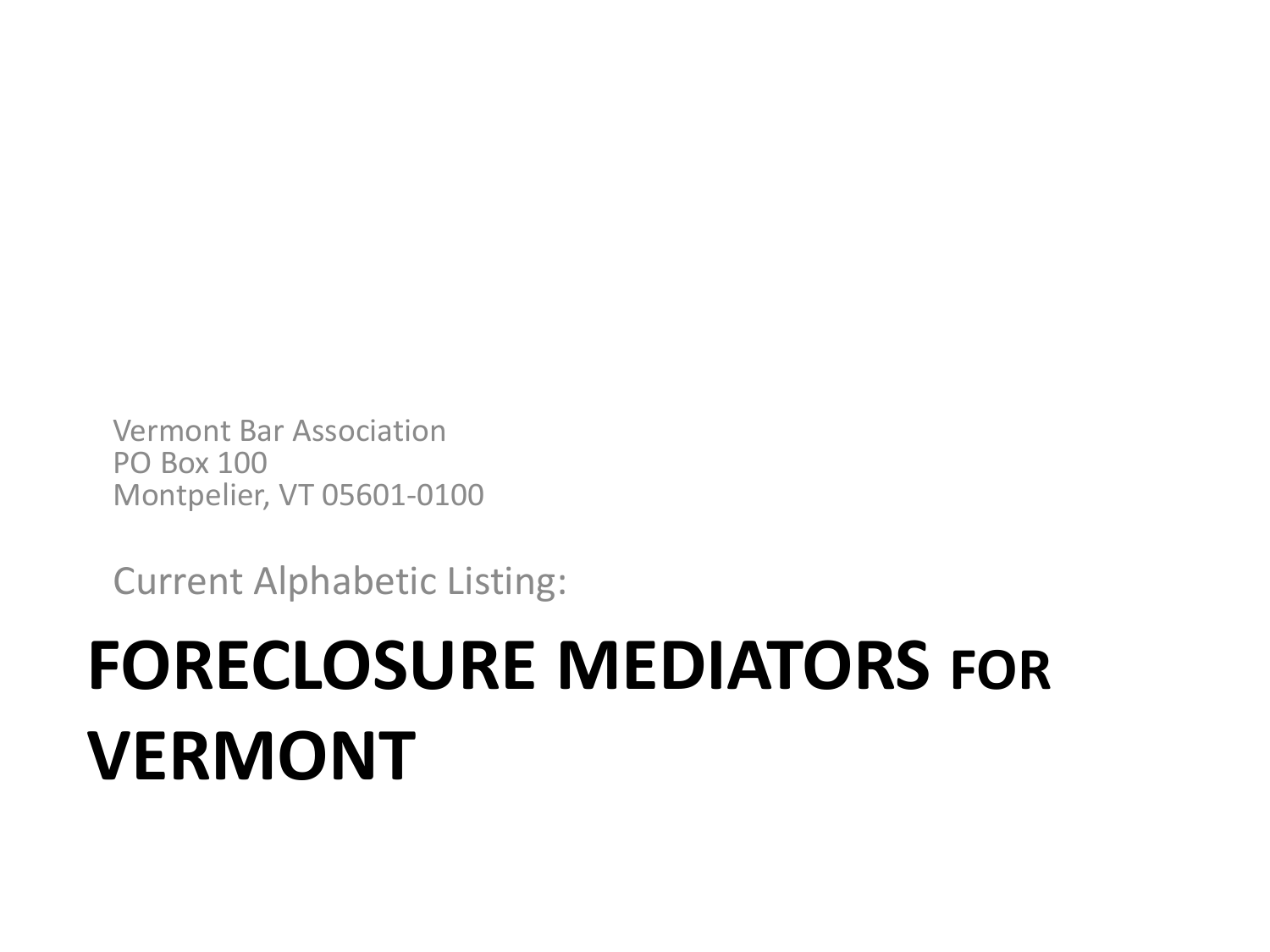# **Ahmadi, Afi, Esq.**

**Afi is a partner at the law firm of Dinse P.C., located in Burlington, Vermont. Afi concentrates his practice on corporate organization, financial services, lending regulation, and commercial transactions. He regularly represents both secured lenders and borrowers in sophisticated regularly represents both secured lenders and borrowers in sophisticated financing transactions, and advises out-of-state lenders regarding doing business in Vermont and laws affecting lending activities.** 

**Afi further represents Vermont businesses on a variety of matters, including leasing, business contracts, and corporate formation. In addition, he has substantial experience in dispute resolution, frequently serving as a mediator in foreclosure actions involving Vermont properties.**



| <b>Counties Covered:</b> |            |  |
|--------------------------|------------|--|
| Addison                  | Orange     |  |
| Bennington               | Orleans    |  |
| Caledonia                | Rutland    |  |
| Chittenden               | Washington |  |
| Essex                    | Windham    |  |
| Franklin                 | Windsor    |  |
| Grand Isle               |            |  |
| Lamoille                 |            |  |
|                          |            |  |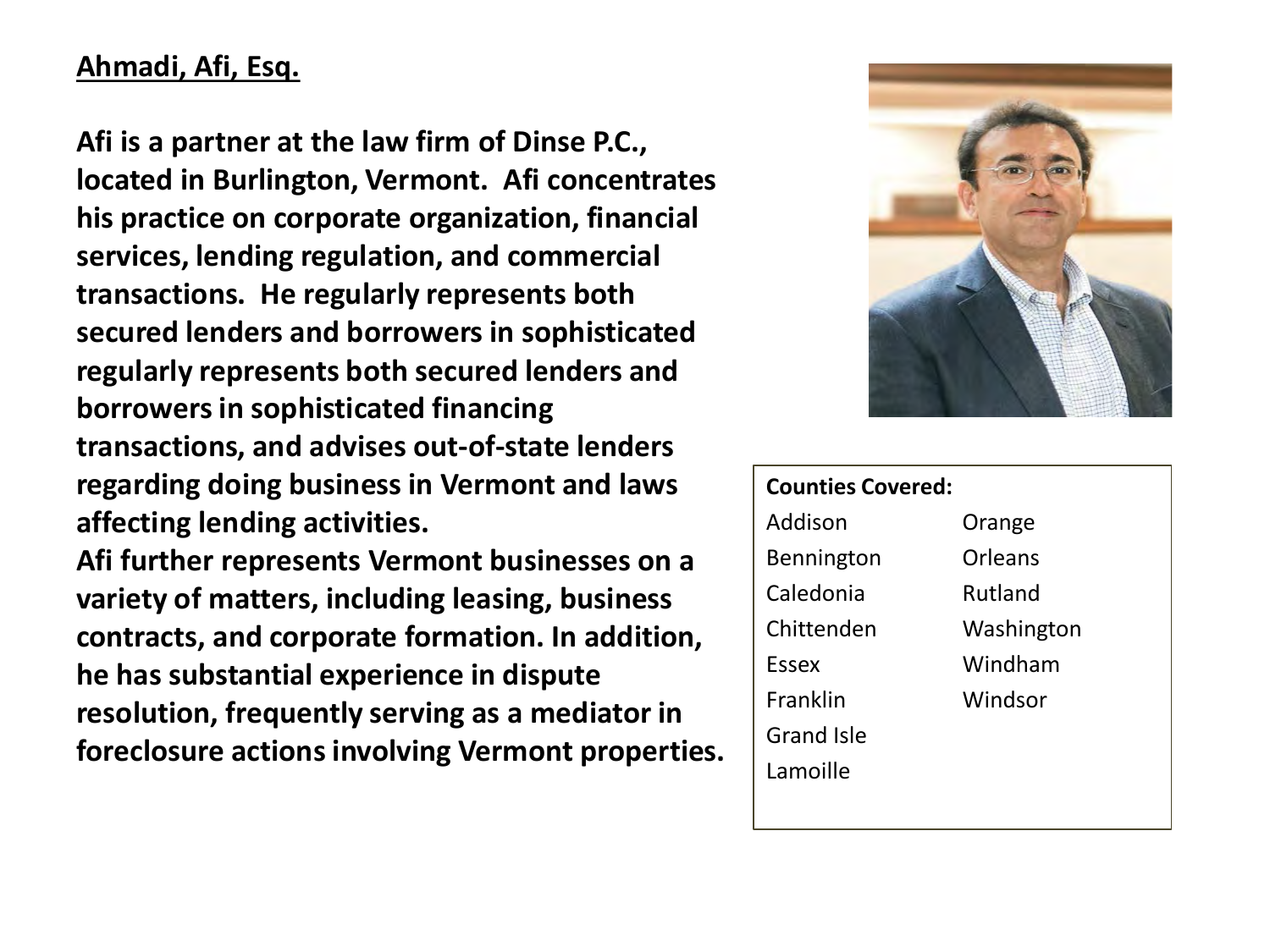#### **Bowen, Richard, Esq.**

**Richard K. Bowen, was born in East Rutherford, New Jersey, May 20, 1956; admitted to the bar, 1986, Vermont; 1989, U.S. District Court, District of Vermont. Education: Syracuse University; Marlboro College (B.S., magna cum laude, 1981); Vermont Law School (J.D., 1985). Vermont Trial Court Law Clerk, 1985-1986; Chief Trial Court Law Clerk, 1986-1987. Elected Town of Putney School Board, 1990-1993. Elected President, Vermont Law School Alumni Association, 1990- 1991. Member: Vermont Bar Association. Practice Areas: Mediator; Estate Law; Employment Law; Workman's Compensation; Personal Injury; Condominium Association Law; Homeowners Association Law; Land Use; Real Estate; Property Law; Natural Resources.** 

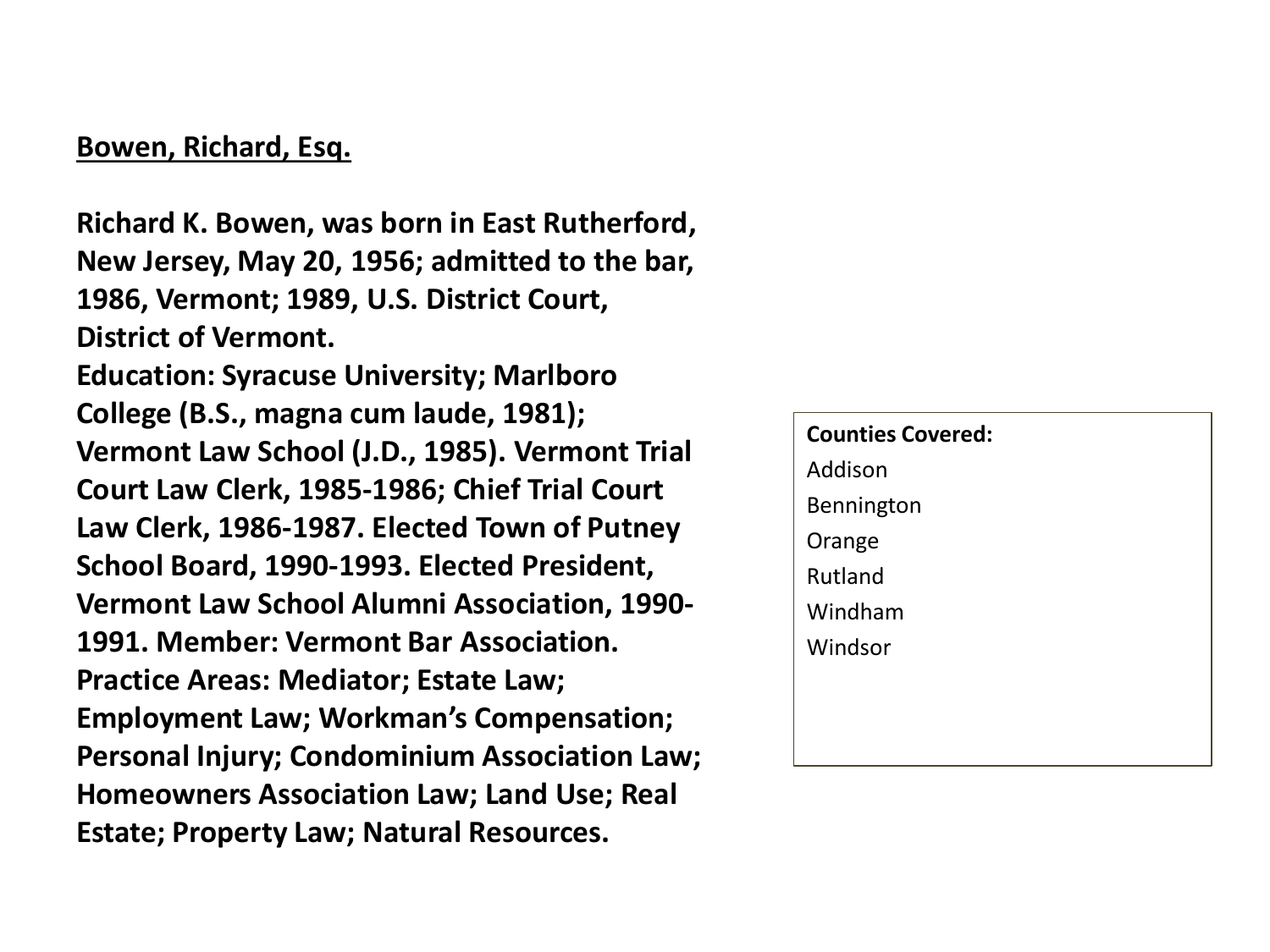# **Cusick, Stephen L., Esq.**

**Stephen Cusick joined Zalinger Cameron & Lambek as an associate in 2004 after graduating summa cum laude from Vermont Law School, ranking 3rd in his class. Mr. Cusick's practice primarily involves litigation, with a focus on workers' compensation, consumer fraud, employment discrimination, personal injury, property law, foreclosure matters, bankruptcy, and public records law. He also provides foreclosure mediation services. Mr. Cusick previously served as editor of a weekly Vermont newspaper and as co-editor of a monthly environmental news journal with the National Audubon Society. While at Vermont Law School, Mr. Cusick authored an article for the Vermont Law Review and co-authored another article. Mr. Cusick also spent a semester as a law clerk assisting low-income clients at the South Royalton Legal Clinic. He previously served with Volunteers in Service to America where he organized public participation in the utility rate-setting process. Mr. Cusick is currently Chair of the Calais, Vermont Conservation Commission.** 

# **Counties Covered:** Addison Caledonia Chittenden Essex Franklin Grand Isle Lamoille Orange Orleans Rutland Washington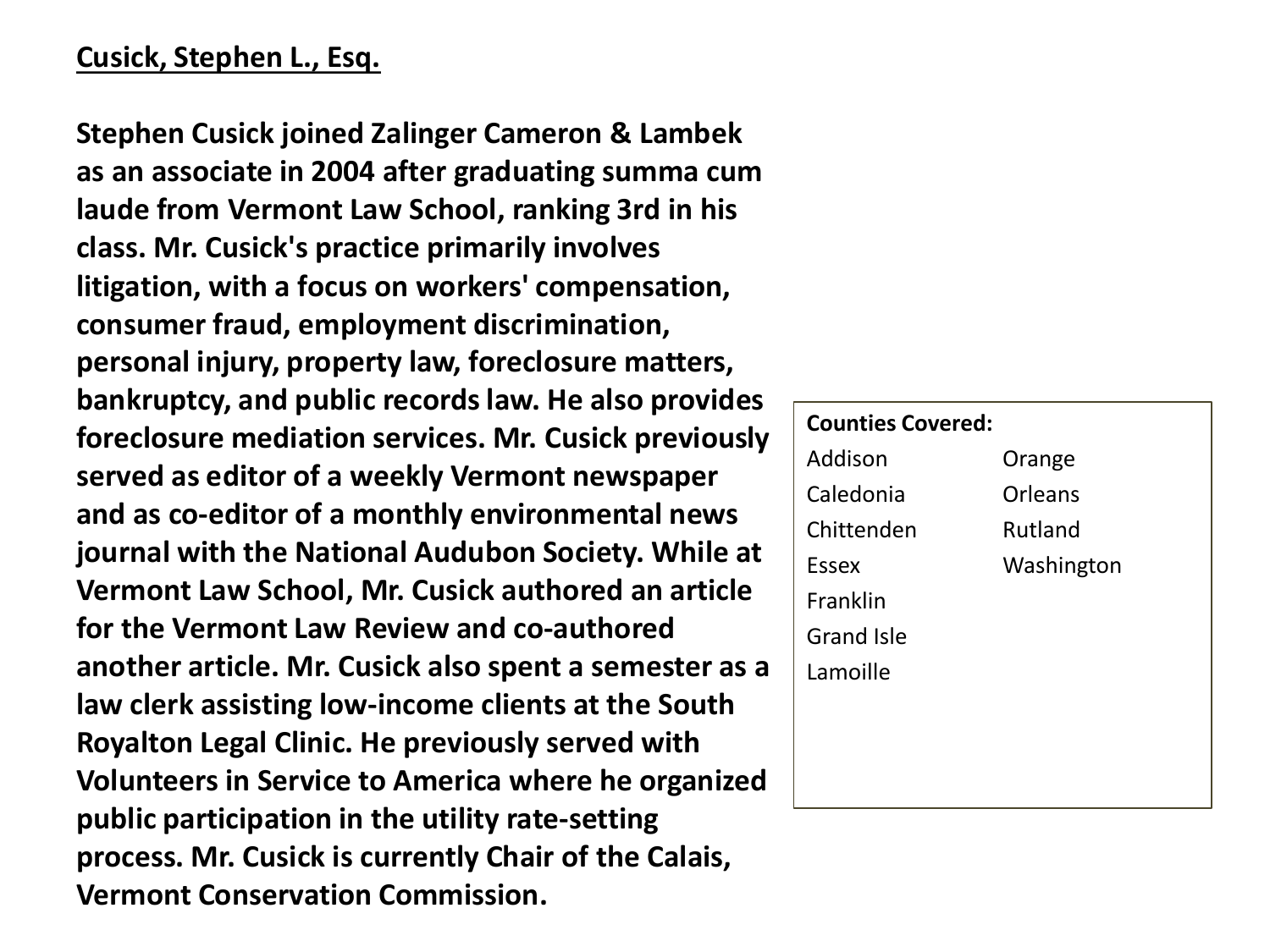# **Edwards, David R., Esq.**

**I have been an attorney practicing in Vermont since 1993 and was admitted to practice in the federal Court in 1994. I have primarily focused my practice on foreclosure and bankruptcy matters for the last 20 years, representing both homeowners and national mortgage lenders. I have participated in hundreds of mediations statewide. During that time, I have thoroughly reviewed all applicable loan modification programs in the context of foreclosure prevention in order to achieve the best possible results.** 



| <b>Counties Covered:</b> |            |
|--------------------------|------------|
| Addison                  | Orange     |
| Bennington               | Orleans    |
| Caledonia                | Rutland    |
| Chittenden               | Washington |
| <b>Essex</b>             | Windham    |
| Franklin                 | Windsor    |
| <b>Grand Isle</b>        |            |
| Lamoille                 |            |
|                          |            |
|                          |            |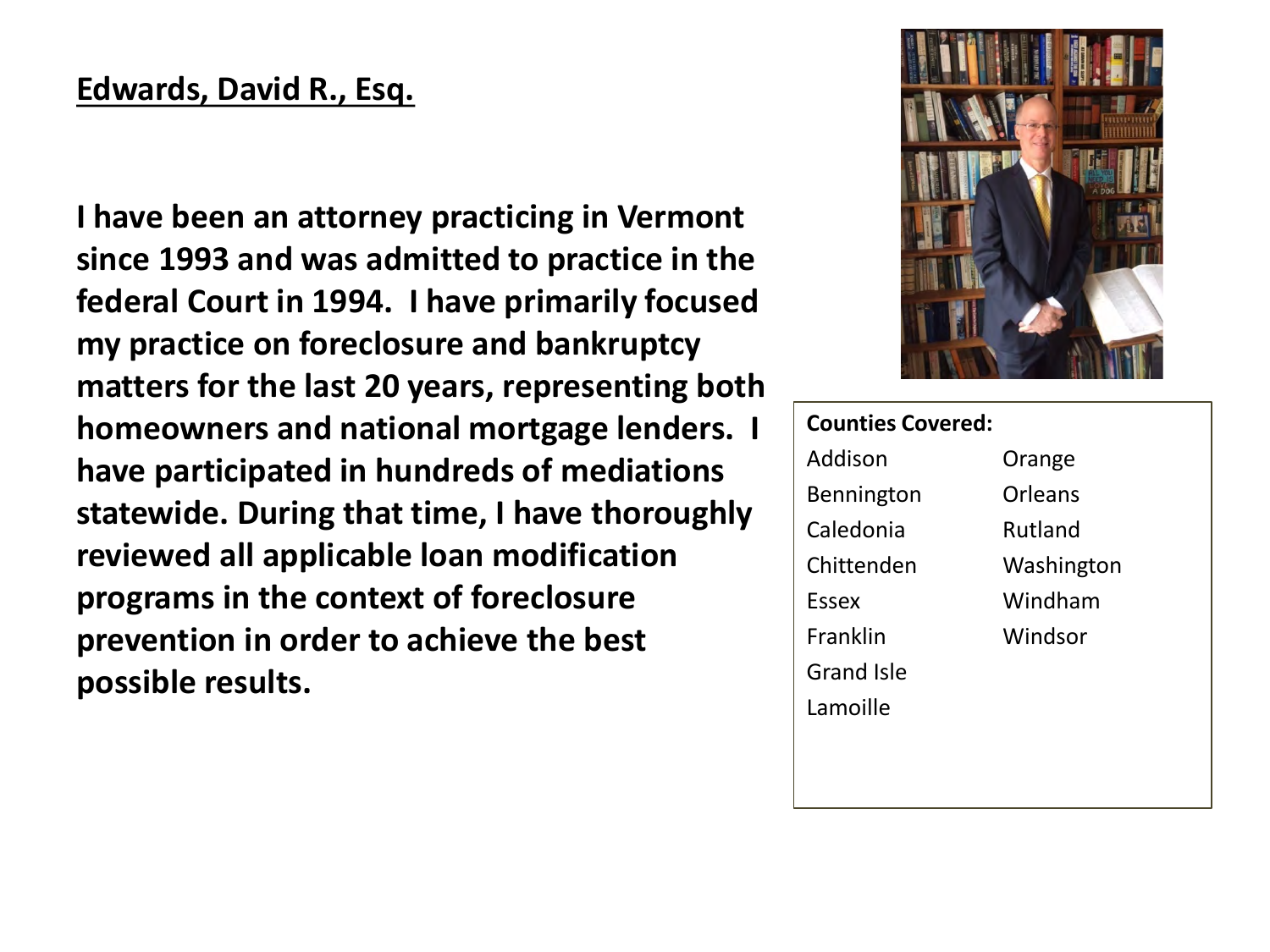# **Kelley, Marikate, Esq.**

**Marikate E. Kelley is a graduate of Boston College and the University of Maine School of Law. After law school she served as a law clerk to the New Hampshire Superior Court. She has been practicing law in Vermont since 1992 and is a member of the Vermont Bar Association. She is licensed to practice in Vermont, the US District Court of Vermont, and the US Second Circuit Court of Appeals. Her areas of practice include general civil litigation, municipal law, estate planning, and real estate.**

**She has served as a mediator in foreclosure actions since the program was started and has participated in numerous mediations on behalf of individual clients, lenders and insurance companies. She has also been an adjunt professor at Johnson State College and Community College of Vermont and is a high school lacrosse coach.**



**Counties Covered:** Addison Chittenden Franklin Rutland Washington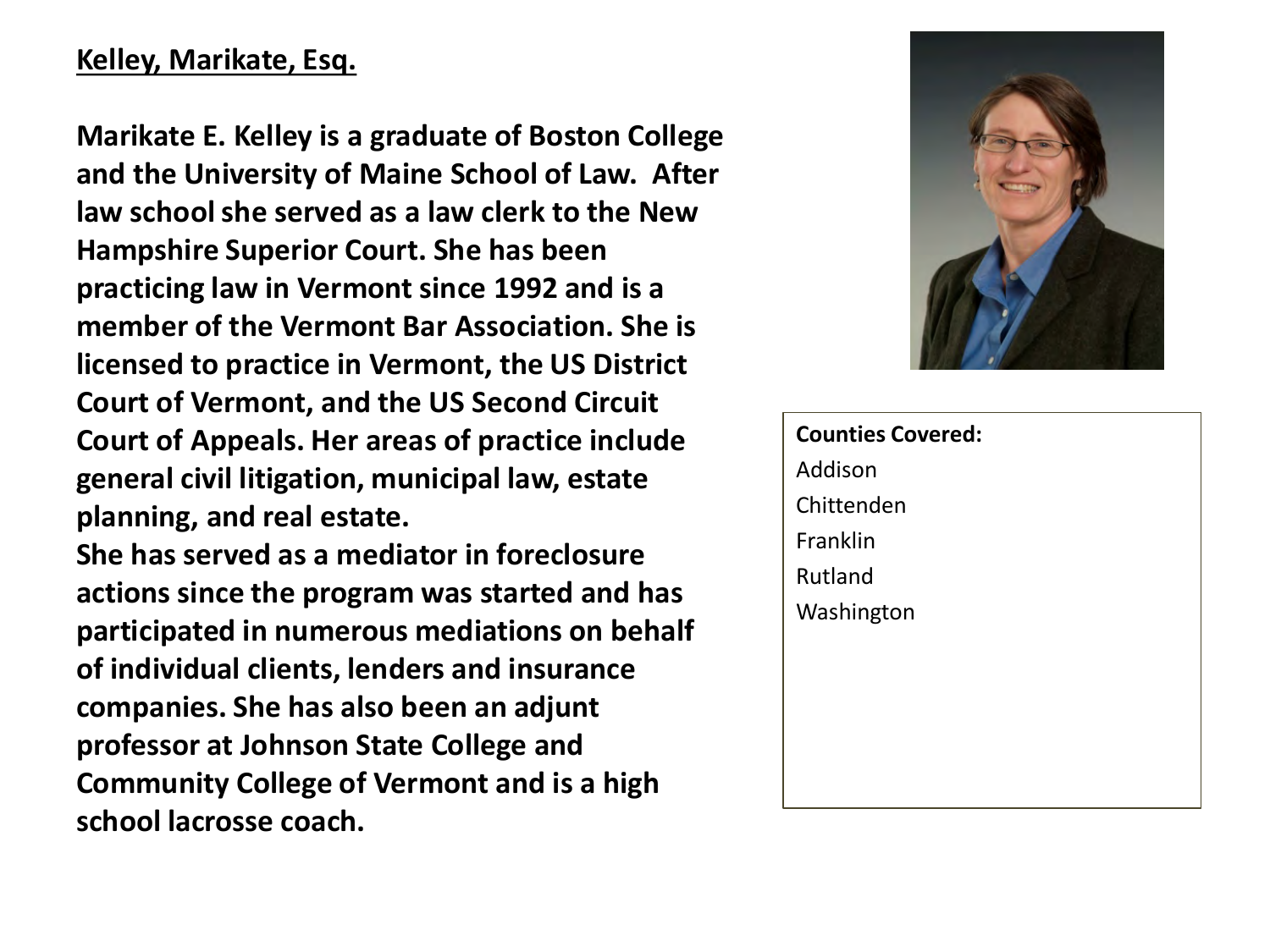## **King, Timothy D., Esq.**

**Tim King is an attorney & mediator admitted to practice in VT, CT (retired), and the US District Courts of CT and VT. His general practice is primarily in real estate, but includes work in consumer bankruptcy, general business & nonprofit law. Also a trained divorce mediator, he has been doing foreclosure mediation statewide since the program's start in VT in 2010. He had a solo practice in CT & operated his real estate investment & mgmt company until moving to VT in 2001. He spent several years working in the nonprofit housing sector in Vermont, working as the Director of Homeownership Programs and Executive Director of the Central Vermont Community Land Trust in Barre, where he administered lending, homebuyer education and housing/foreclosure counseling programs for a HUD certified housing counseling agency. Admitted to the VT Bar in 2007.**



| <b>Counties Covered:</b> |            |  |
|--------------------------|------------|--|
| Addison                  | Orange     |  |
| Bennington               | Orleans    |  |
| Caledonia                | Rutland    |  |
| Chittenden               | Washington |  |
| Essex                    | Windham    |  |
| <b>Franklin</b>          | Windsor    |  |
| <b>Grand Isle</b>        |            |  |
| Lamoille                 |            |  |
|                          |            |  |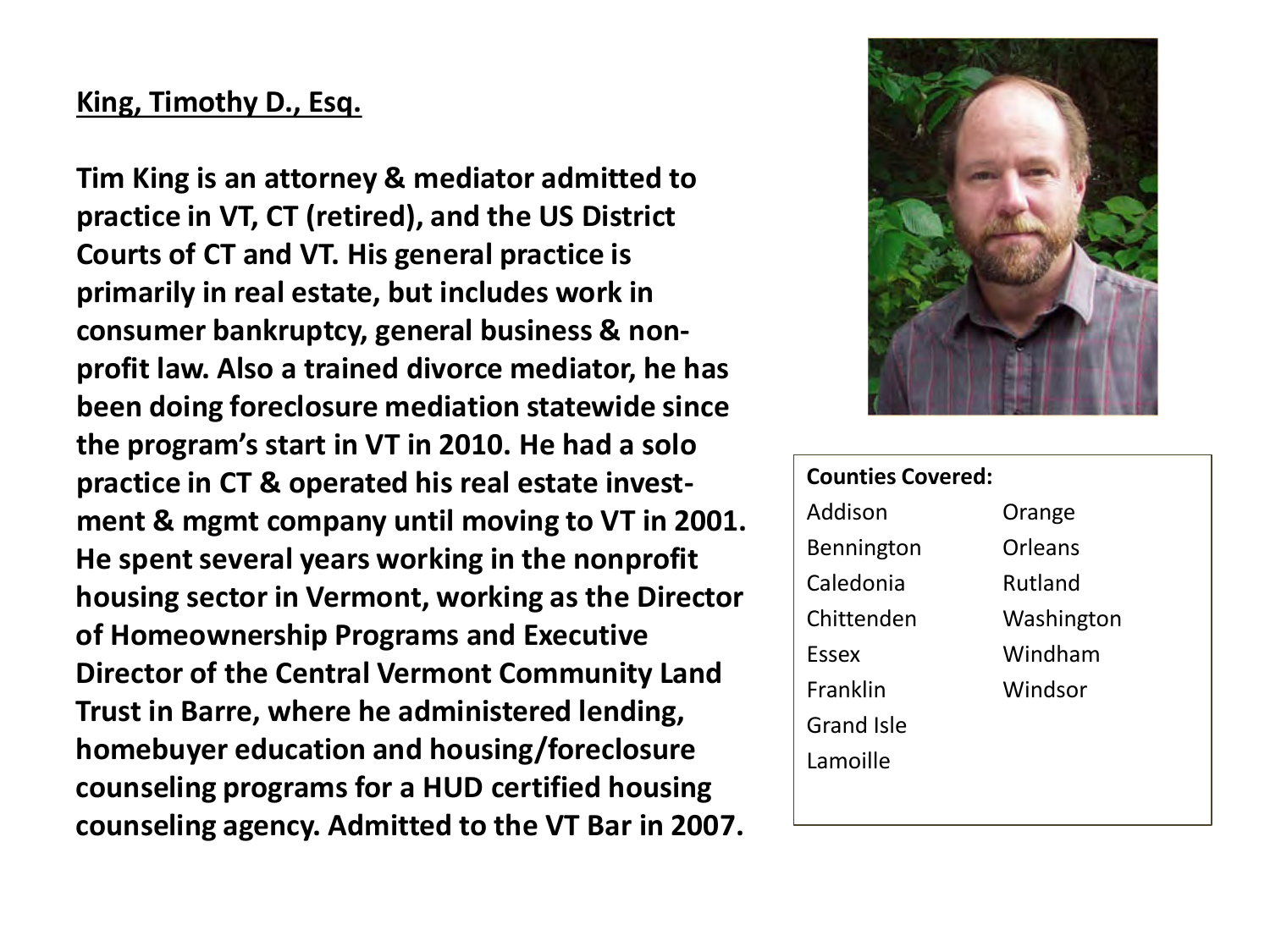# **Martin, Timothy U., Esq.**

**In 35 years of practice in Vermont, I have handled foreclosures on residential and commercial properties for borrowers and lenders. Since becoming a foreclosure mediator in 2010, I have declined representing parties in residential foreclosures to avoid any appearance of conflict with my duties and obligations as mediator.** 



**Counties Covered:** Addison Bennington Rutland Windham Windsor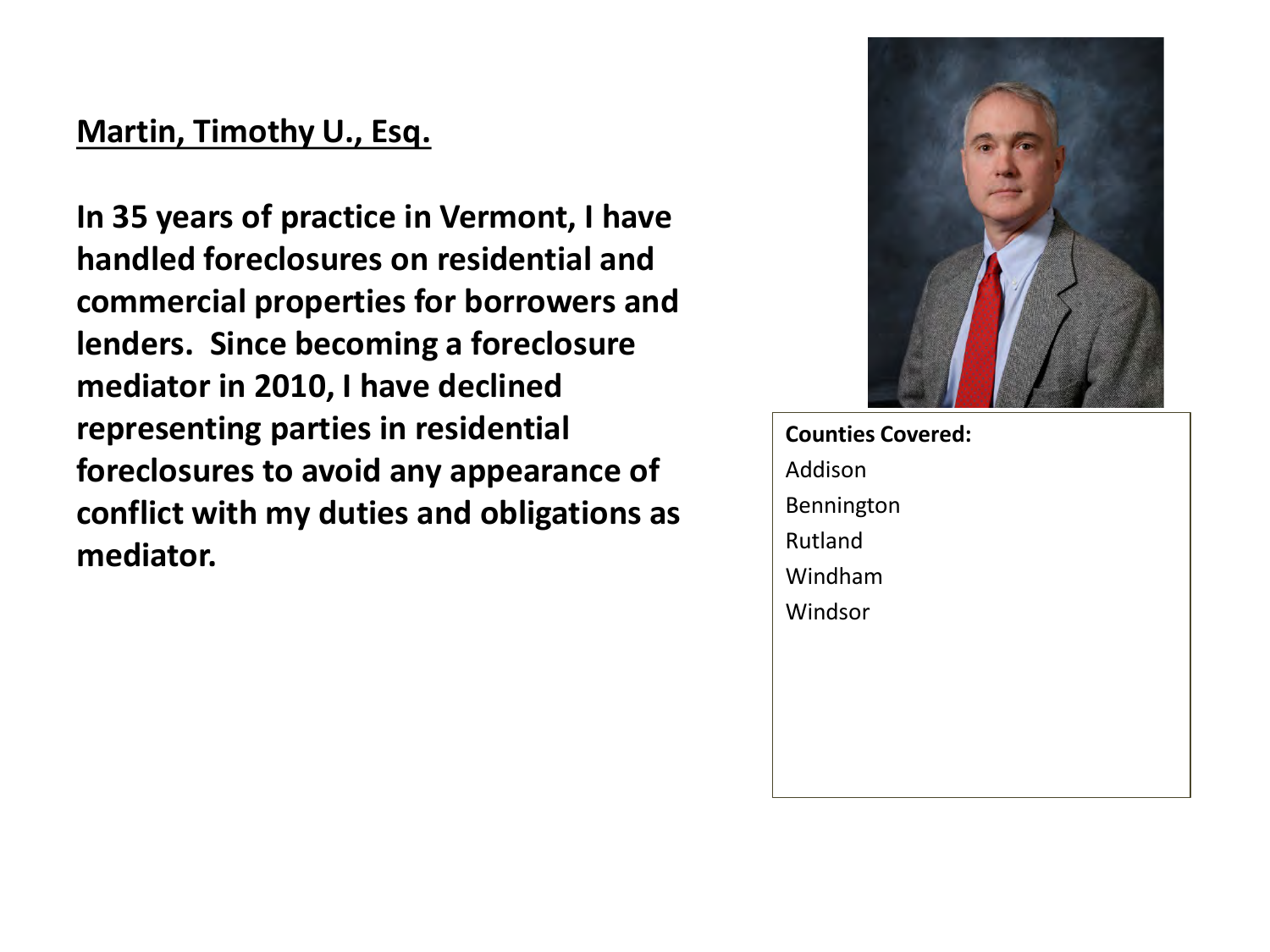**Mayer, Tavian M., Esq.**

#### **Counties Covered:**

Orange Rutland Washington

Windham

Windsor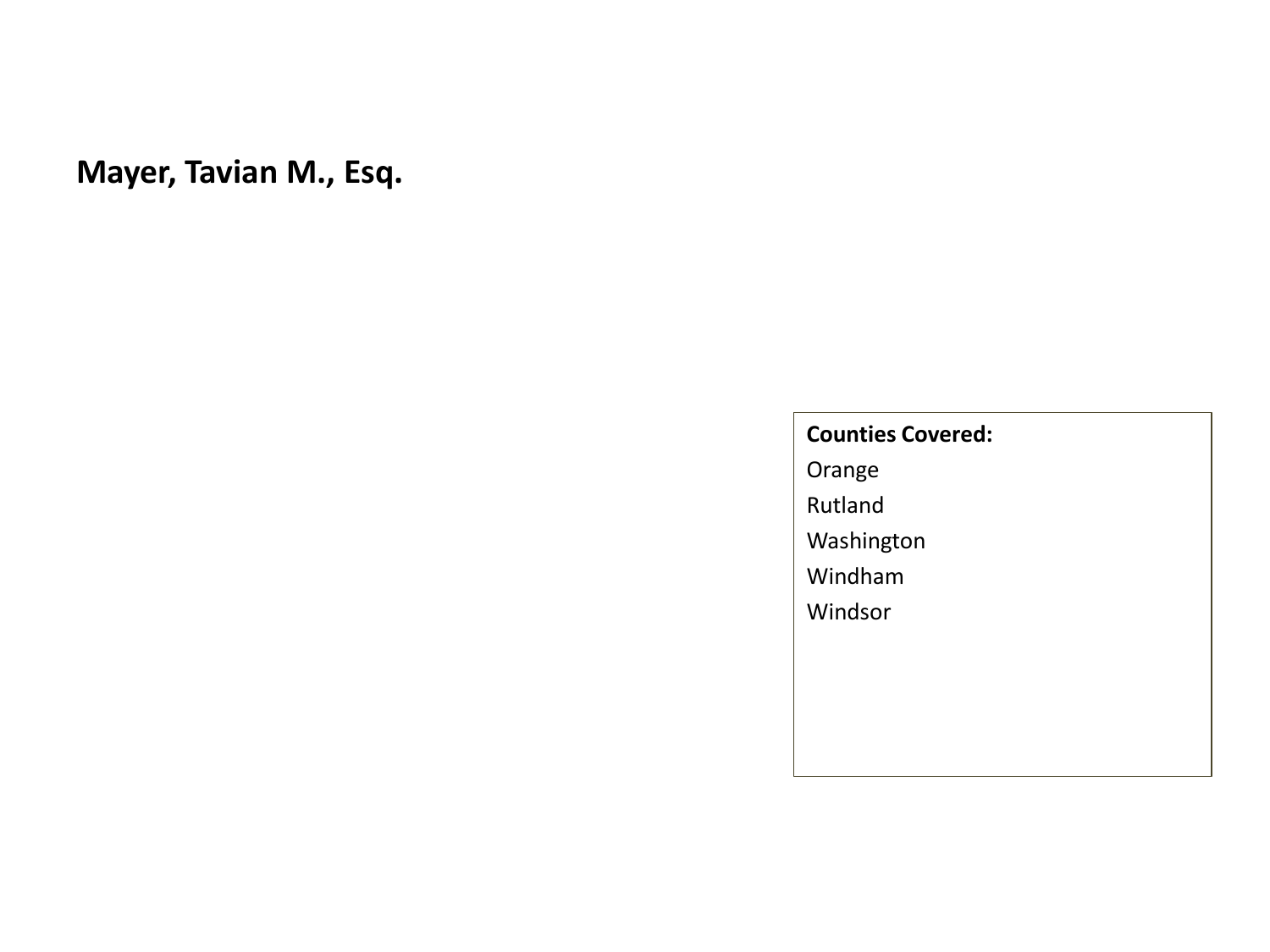#### **McCarthy, Alison Maureen, Esq.**

**McCarthy, Alison M., Esq. Alison practices at Mickenberg Dunn Lachs & Smith and has been admitted to practice law in Vermont since 2014, as well as admitted to practice law in Colorado since 2012. Alison is a member of the CBA, the ABA, the VBA, and the Vermont Assoc. for Justice. Alison's practice is primarily focused on civil litigation, such as family law, workers' compensation & foreclosure mediation. Her experience with foreclosure law began in 2011 as Senior Legal Analyst for the investigative foreclosure review project as mandated by the Office of the Comptroller of the Currency. Alison specialized in loss mitigation compliance, specifically HAMP loss mitigation compliance, which provides Alison with extensive knowledge of the legal & procedural requirements for HAMP as well as in-house loss mitigation.**



| <b>Counties Covered:</b> |            |
|--------------------------|------------|
| Addison                  | Orange     |
| Bennington               | Orleans    |
| Caledonia                | Rutland    |
| Chittenden               | Washington |
| <b>Essex</b>             | Windham    |
| Franklin                 | Windsor    |
| <b>Grand Isle</b>        |            |
| Lamoille                 |            |
|                          |            |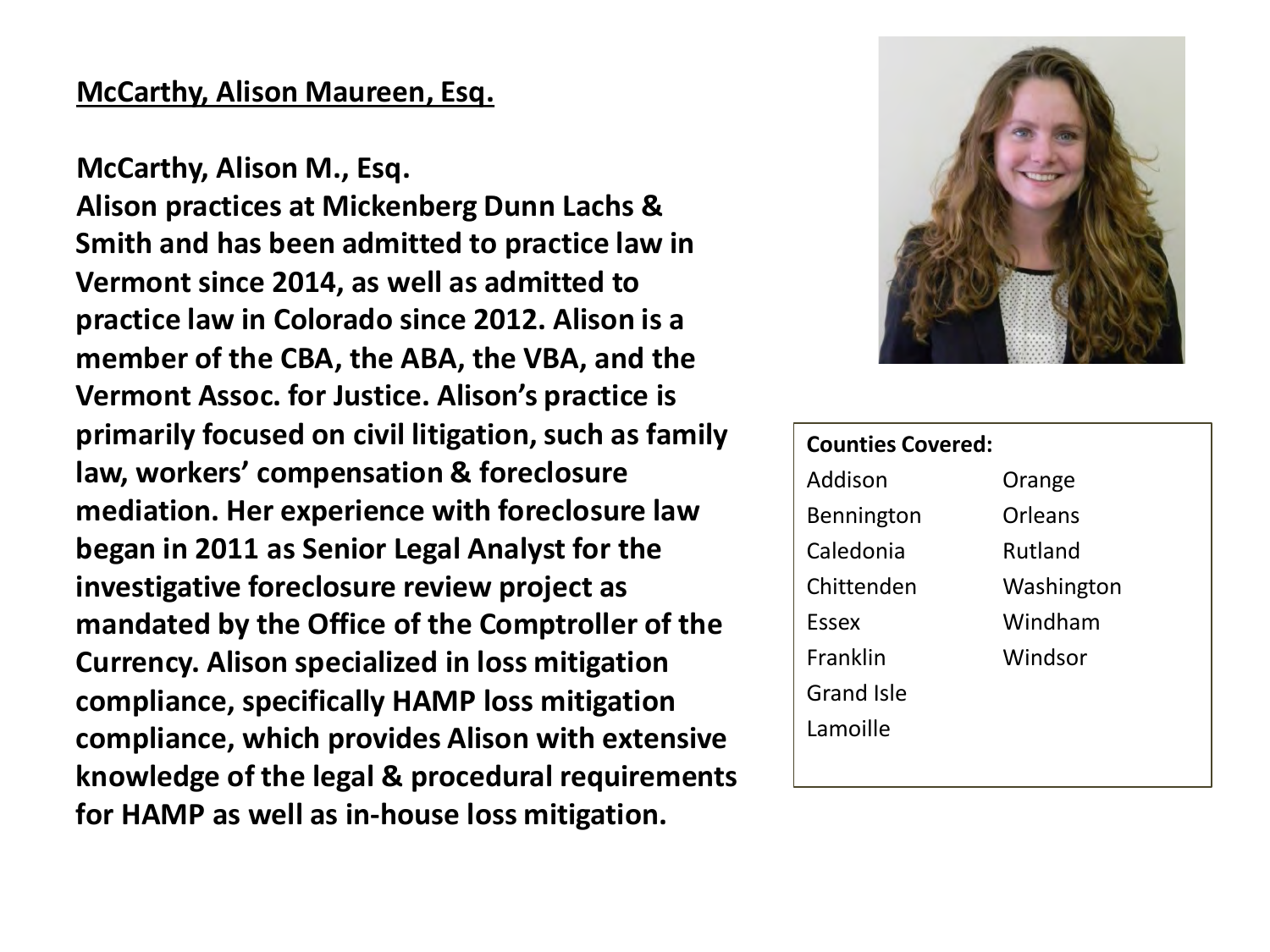#### **Montroll, Andrew H., Esq.**

**Andy Montroll is a partner and co-founder of the law firm, Montroll & Backus, P.C. With over twenty years of experience, Andy's focus in his practice has been to help individuals and businesses resolve their complex legal matters. Andy has represented both lenders and borrowers in foreclosure cases, and has participated in a large number of foreclosure mediations. Andy welcomes the opportunity to serve as a mediator in foreclosure cases to ensure that all parties are acting in good faith with the goal of resolving the foreclosure outside of the courtroom. Andy has also served as a hearing officer for the Vermont Department of Education, as a member of the Vermont Board of Bar Examiners, and as president of the Burlington City Council.**



| <b>Counties Covered:</b> |            |  |
|--------------------------|------------|--|
| Addison                  | Orange     |  |
| Caledonia                | Orleans    |  |
| Chittenden               | Rutland    |  |
| Essex                    | Washington |  |
| Franklin                 | Windsor    |  |
| Grand Isle               |            |  |
| Lamoille                 |            |  |
|                          |            |  |
|                          |            |  |
|                          |            |  |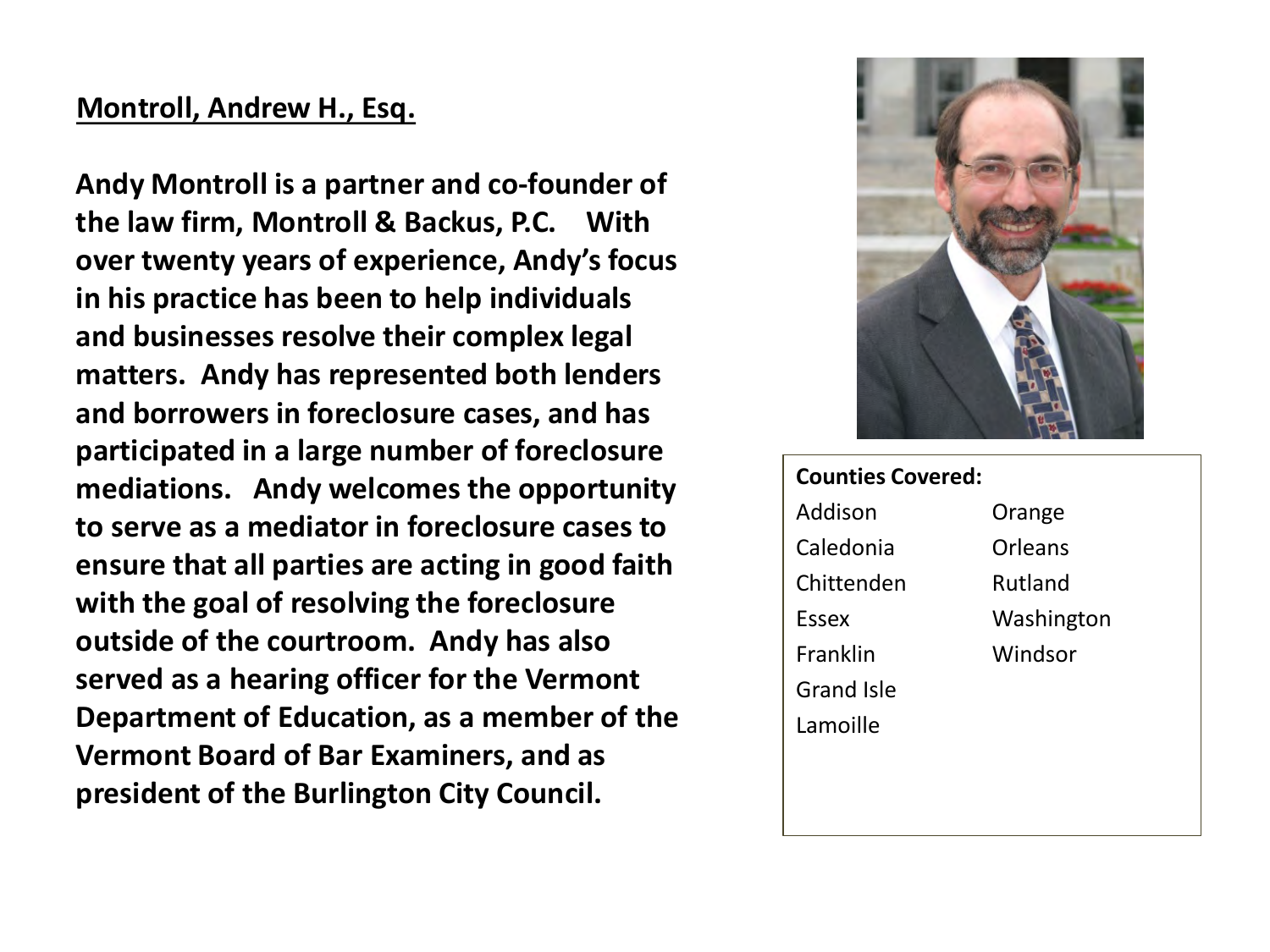# **Polow, David, Esq.**

**I have substantial experience as a mediator both in foreclosure actions and other civil matters. I have represented banks and borrowers in foreclosure actions since the 1980's. I strongly believe in the mediation process and look forward to working with all parties with a goal of reaching a satisfactory resolution.** 



| <b>Counties Covered:</b> |            |
|--------------------------|------------|
| Addison                  | Orange     |
| Bennington               | Orleans    |
| Caledonia                | Rutland    |
| Chittenden               | Washington |
| Essex                    | Windham    |
| Franklin                 | Windsor    |
| <b>Grand Isle</b>        |            |
| Lamoille                 |            |
|                          |            |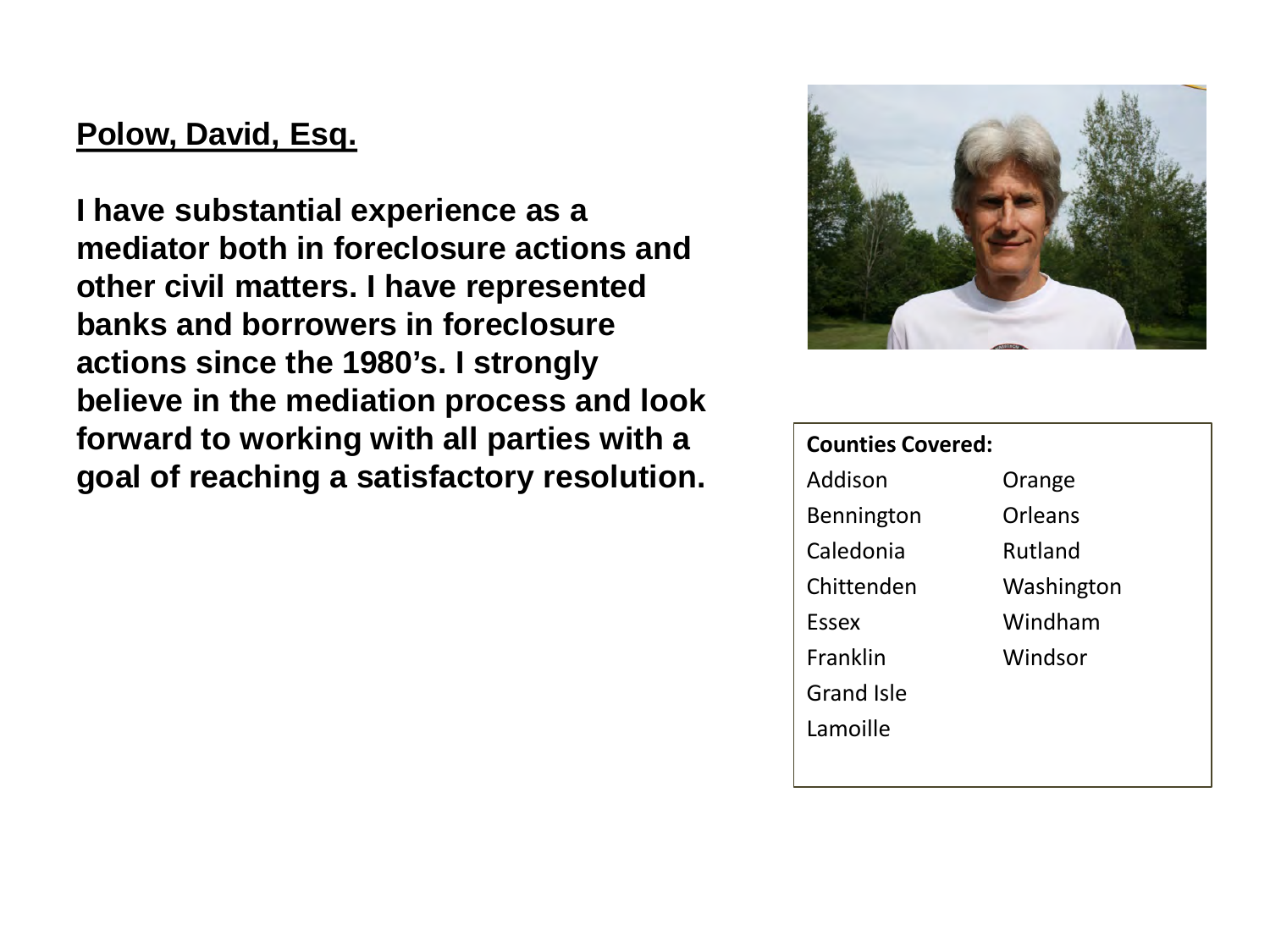# **Roesler, Robert C., Esq.**

**Mr. Roesler is "of Counsel" to Darby Kolter & Roberts, LLP in Waterbury. Mr. Roesler is a Founder & current President & Chairman of the Board of VT Attorneys Title Corp. He previously served as an attorney for VT Tomorrow, an environmental lobby. He resides in Burlington.**



**Counties Covered:** Addison Chittenden Franklin Lamoille Washington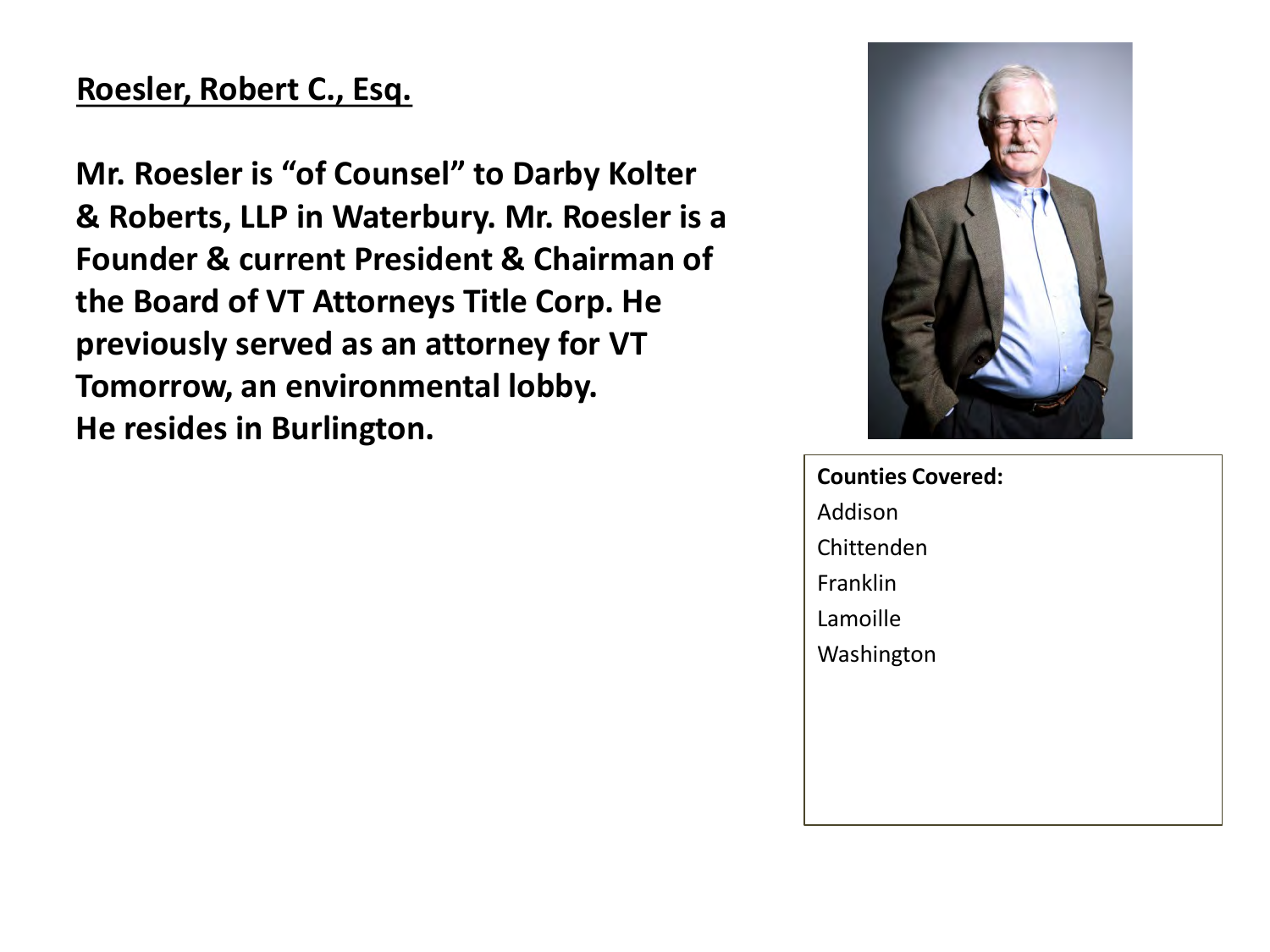### **Tiballi, Jason R., Esq.**

**Tiballi Law Offices, P.C. serves individual, business and institutional clients, providing the highest standards of legal practice at affordable rates. Areas of expertise include real estate (residential and commercial), commercial transactions, foreclosure mediation and business formation. The practice also includes wills, trusts and estate planning.**

**Our office has assisted individuals in numerous foreclosure situations both in representing homeowners and acting as neutral mediators in the foreclosure mediation setting. We would be pleased to act as the mediator in any mortgage modification in the foreclosure process.**

**Counties Covered:** Addison Chittenden Franklin Grand Isle Lamoille Rutland Washington